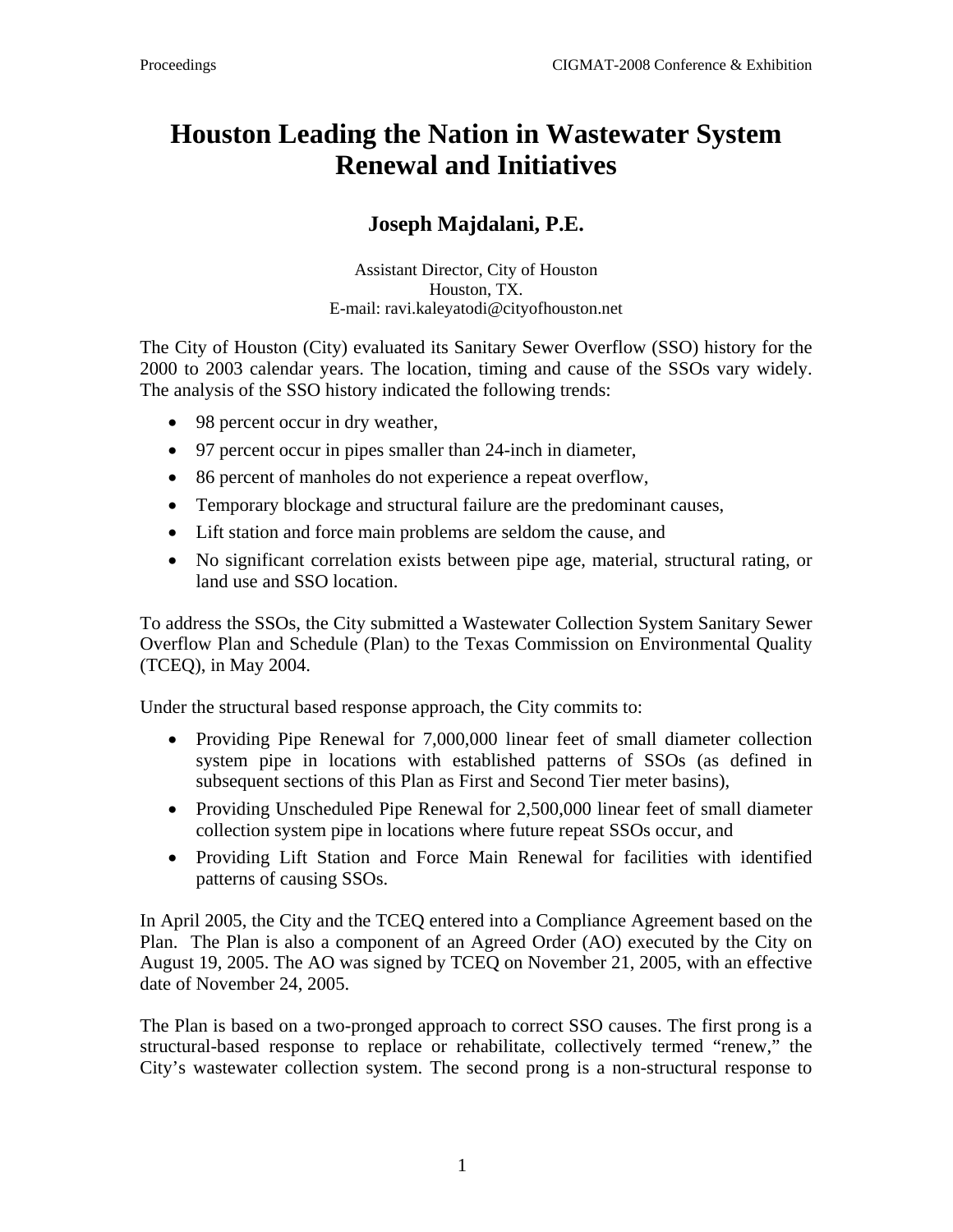clean the City's collection system, increase preventive maintenance activities for lift stations and force mains, and improve management information systems.

 The City proposed to undertake the renewal over a 10-year period from FY 2005 to FY 2014. Upon completion, the City would have renewed the collection system in those areas that account for 80 percent of all SSOs and will have renewed over 30 percent of the City's 33.5 million feet of gravity sewer lines. This will bring the total amount of renewed gravity sewers within the City since 1990, to nearly 60 percent of the total collection system. From FY 2005 to FY 2014, the City will renew 9,500,000 million linear feet of pipe.

Under the non-structural based response approach, the City commits to:

- Providing 2,000,000 linear feet per year (a rate of 7.6 percent per year of the 24inch and smaller lines and 6.5 percent per year of the total gravity sewer system) of hydraulic sewer line cleaning to remove blockage-forming debris,
- Improving preventive maintenance procedures for lift stations and force mains,
- Improving management information systems to more accurately track cause and locations of SSOs and to respond to their occurrence,
- Strengthening our grease control efforts for regulated customers discharging fats, oils, and grease, and
- Providing the staffing, the management tools, and the equipment resources necessary to accomplish our commitments as described in this Plan.

From FY 2005 to FY 2014, the City will clean 20,000,000 linear feet of pipe.

 To indicate its good faith, the City began to implement the Plan in the City's 2005 fiscal year (July 1, 2004 through June 30, 2005). During this first year, the City transitioned from a process driven by customer complaints to a proactive program that targeted areas with dry weather SSOs.

 The City has transitioned its organization, procedures, systems, and tools to accomplish the Plan. An SSO Plan Implementation Team meets quarterly to review progress on the Plan's performance commitments, as well as the institutional and organizational changes required to accomplish the long-term commitments of the Plan. The Assistant Director continues to manage the operation, maintenance, and renewal of the sanitary sewer system. Additional key managing and supervisory engineering positions were created and filled. The City continues with the reorganization and staffing plans to develop a significant number of new positions into FY 2008.

Following are the accomplishments: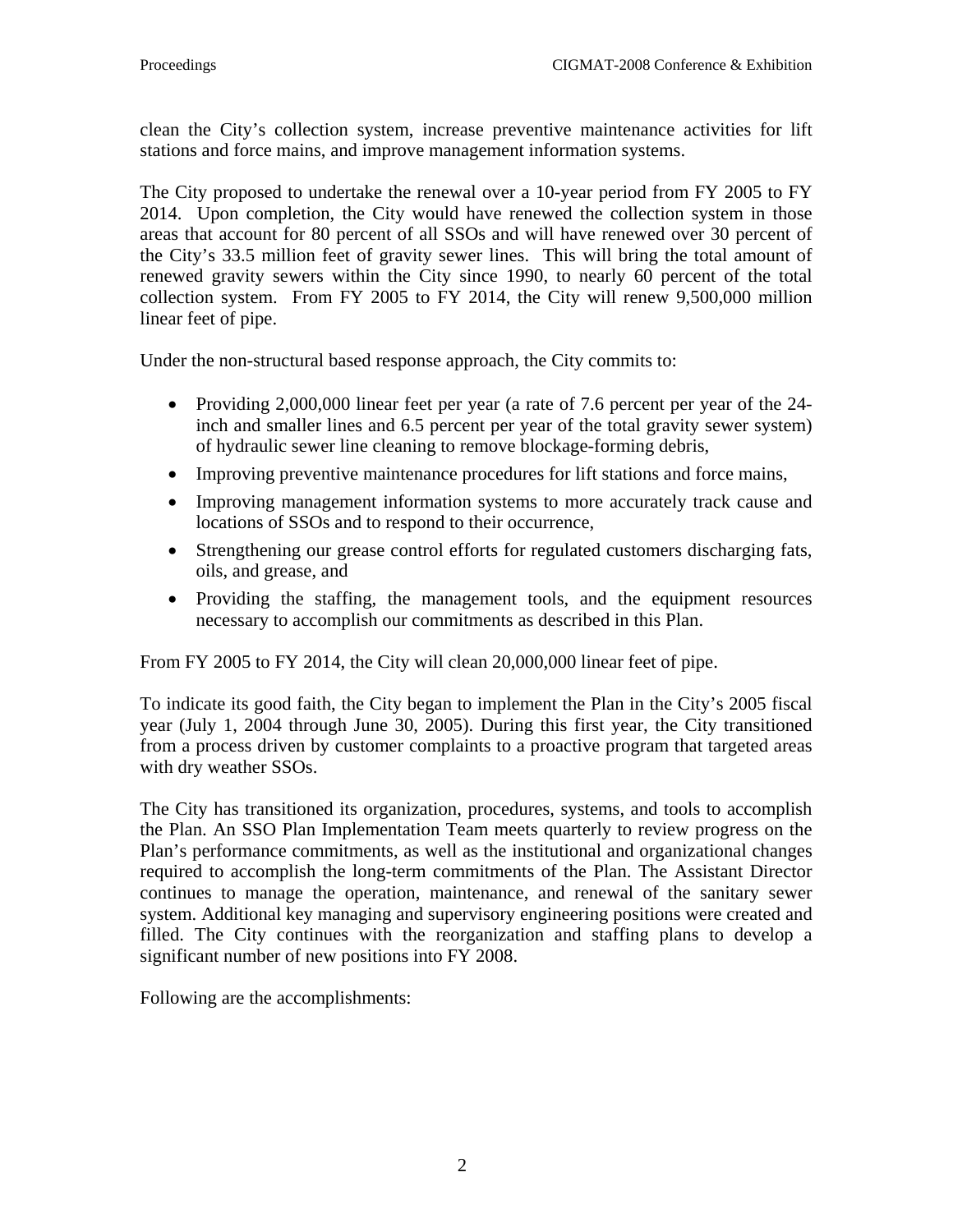1. **Pipe Renewal** – The City renewed over 1,307,881 linear feet of pipe in its collection system in FY 2005, 1,044,883 linear ft in FY 2006 and 1,102,998 linear ft in FY 2007, through both scheduled and unscheduled activities. Total to date the City has renewed 4,007,108 million linear feet through mid-FY 2008*.* 



2. **Maintenance** – The City cleaned over 4,013,700 linear feet of sewer in FY 2005, 5,425,582 linear feet in FY 2006 and in FY 2007 4,302,164. Total to date the City has renewed 13,999,292 linear feet to date.